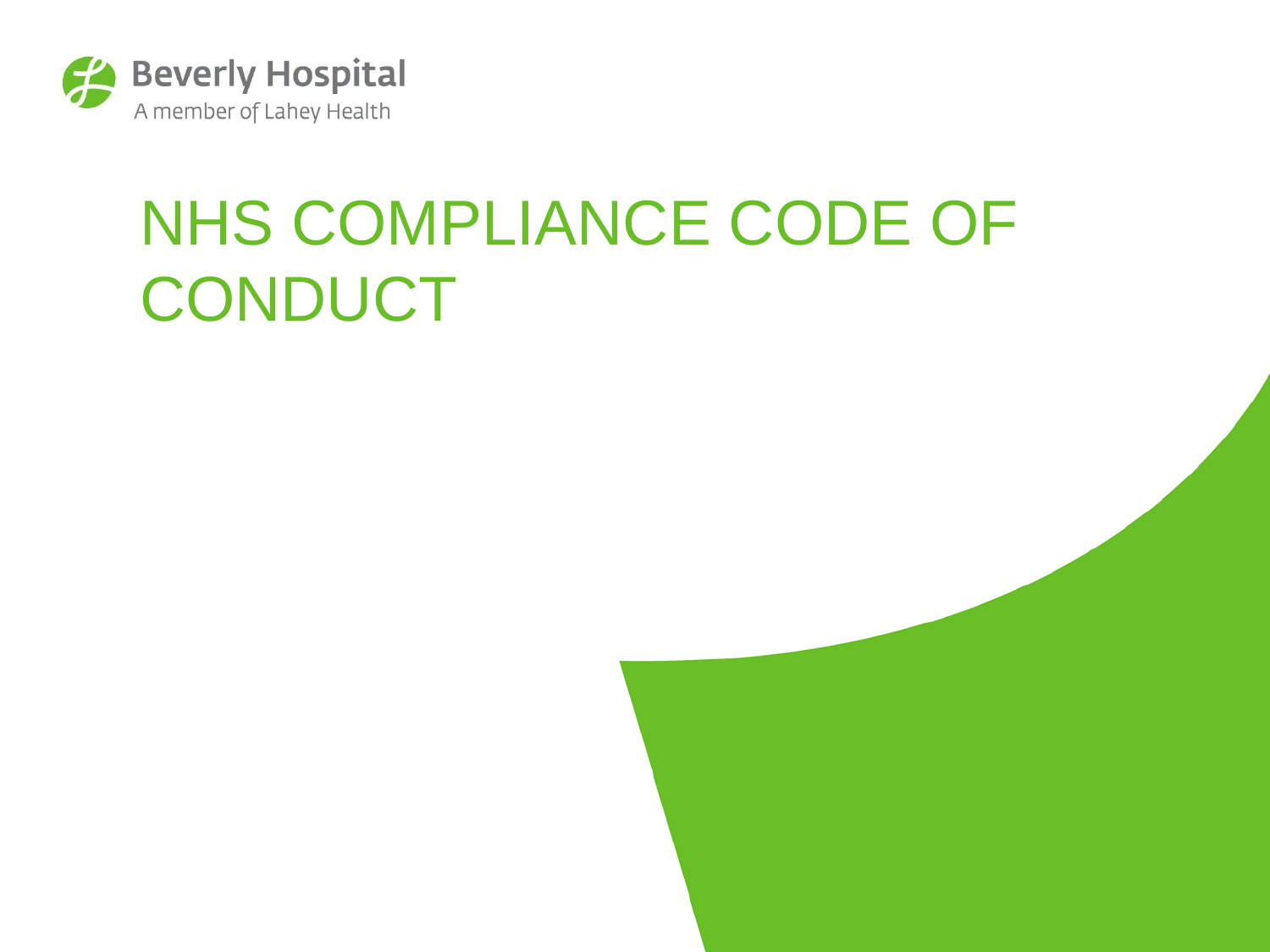#### GOALS

- Understand Compliance
- Understand NHS's role & your role in Compliance
- Understand non-compliance
- Know who to contact when you have questions or concerns related to Compliance

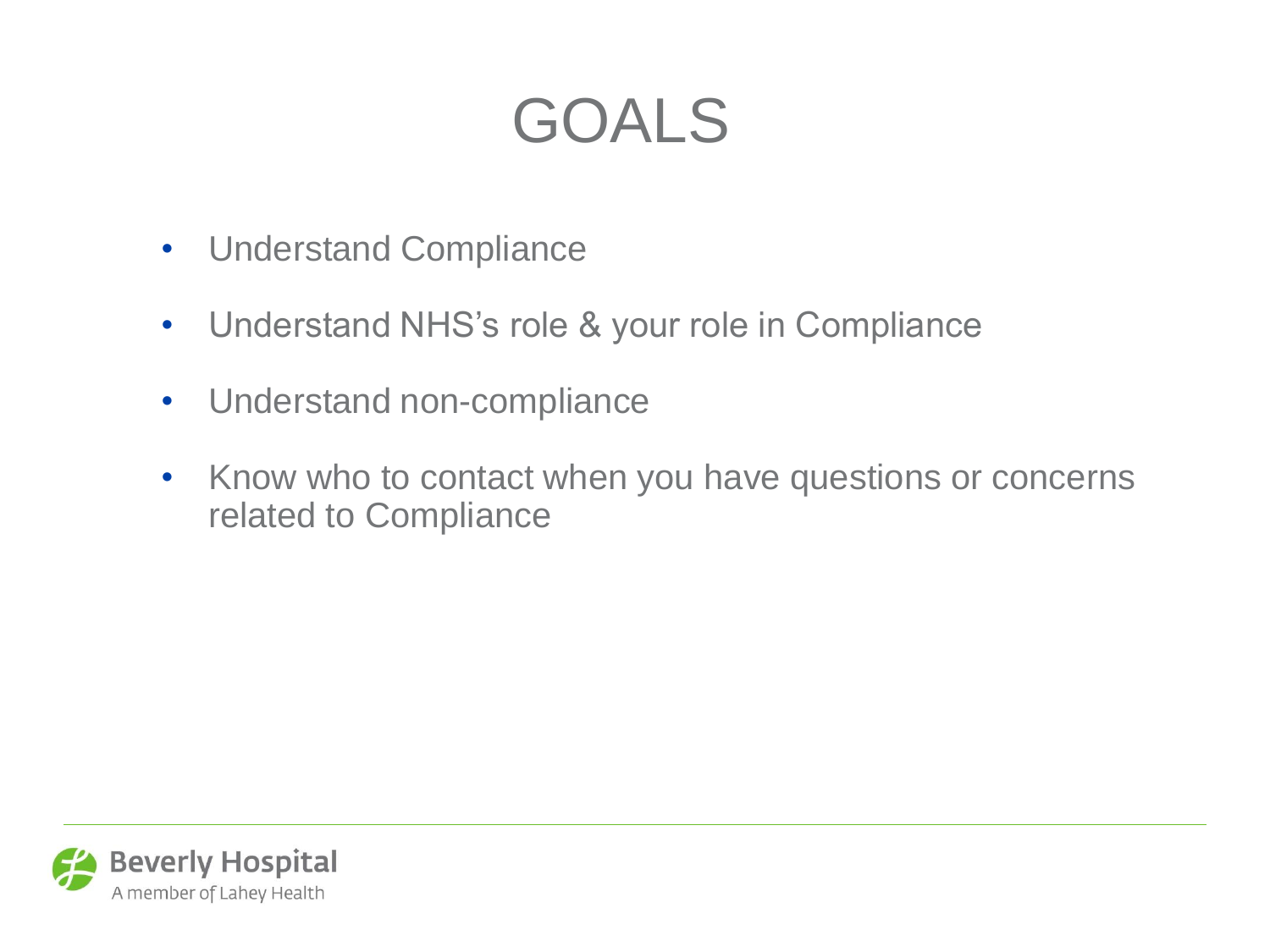## DEFINITION OF COMPLIANCE

- Acting according to certain accepted standards.
- A system of rules and standards mandated by the government to prevent fraud and abuse.

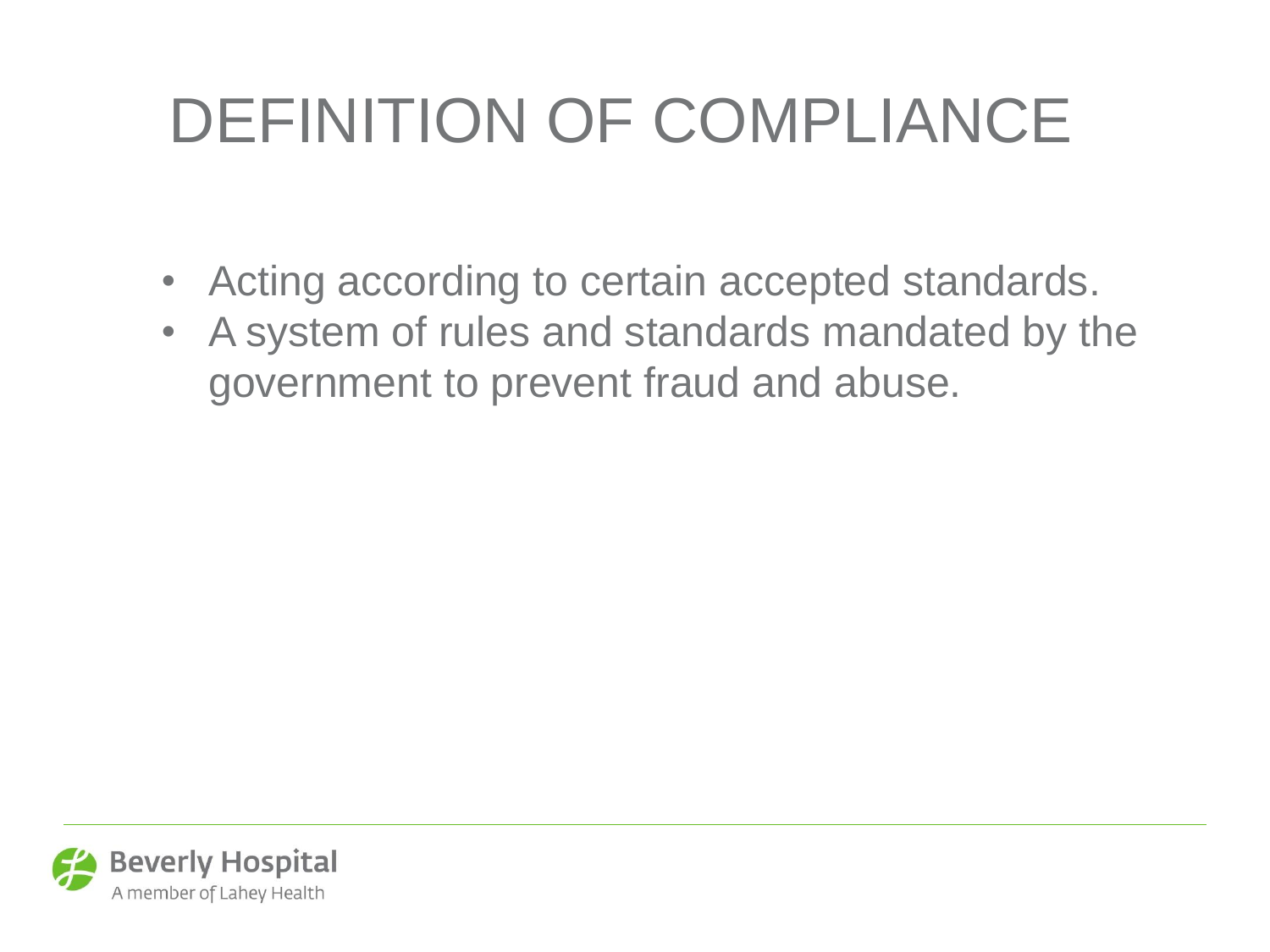## OUR COMPLIANCE PROGRAM

- Is based on written policies and procedures that state our commitment to comply with all federal and state standards
- Includes a Compliance Officer and Compliance Committee which reports to the Board.
- Provides Compliance Education and Training
- Keeps open lines of communication including anonymous reporting.
- Requests investigation into allegations of noncompliance and enforcement of disciplinary actions as needed.
- Requests reviews of internal areas, especially areas of high risk
- Ensures that identified problems are remedied.

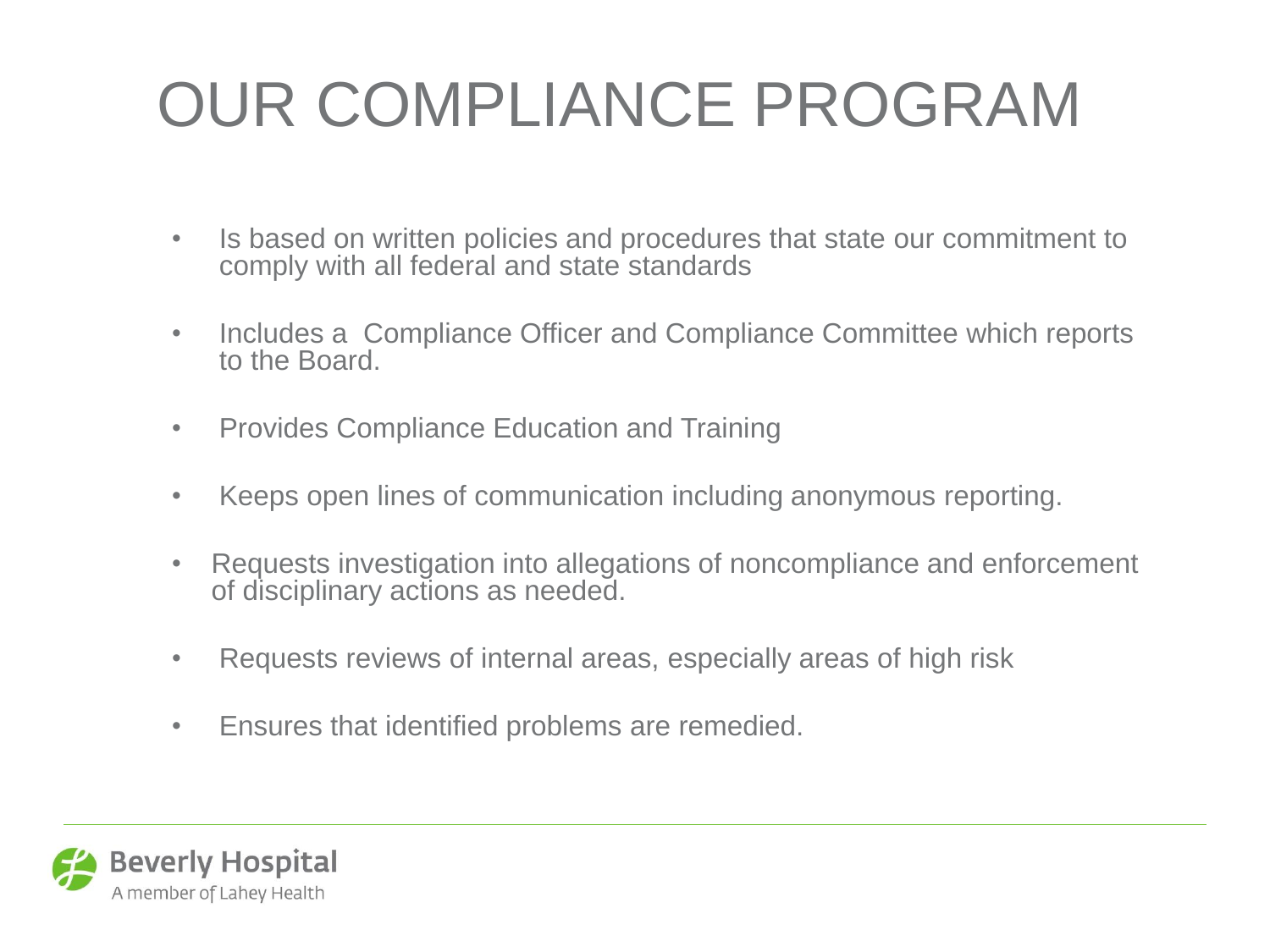## YOUR RESPONSIBILITIES

**As an employee you are a vital part of our efforts to prevent, detect and report noncompliance as well as possible fraud, waste and abuse .** 

#### **Your responsibilities include:**

- Understanding and complying with laws and regulations.
- Knowing and following our Compliance Plan and Code of Conduct
- Looking out for suspicious activity
- Making sure that information provided to you is accurate and timely
- Reporting violations of our compliance policies and procedures to your supervisor or to the Compliance Committee or by using the anonymous hotline

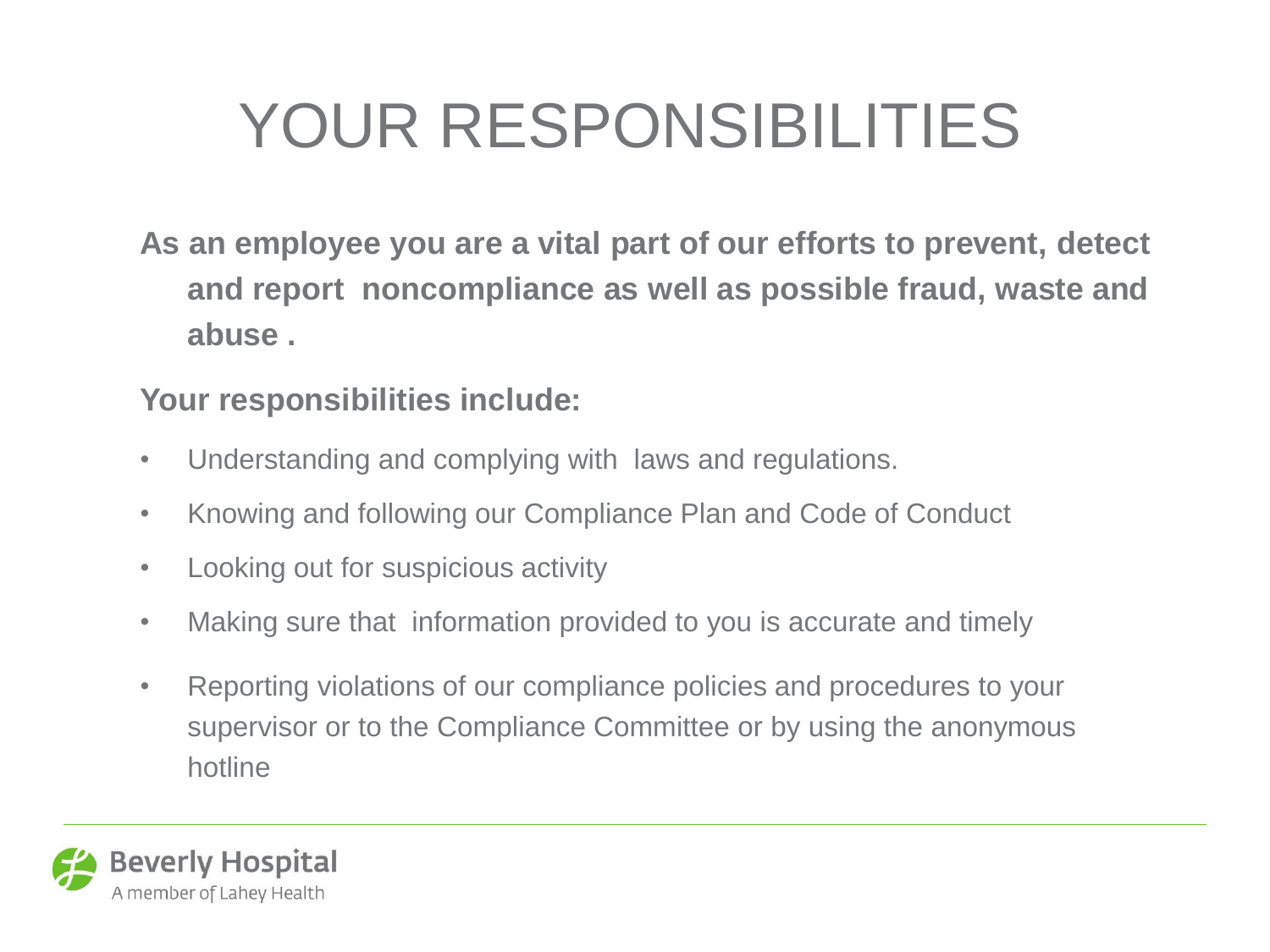### NHS Responsibilities

- We will treat information reported by employees confidentially to the extent possible, and we will investigate.
- We will not allow retaliation against an employee who makes a good-faith report of a suspected violation.
- We will report violations to the appropriate outside agency if necessary.

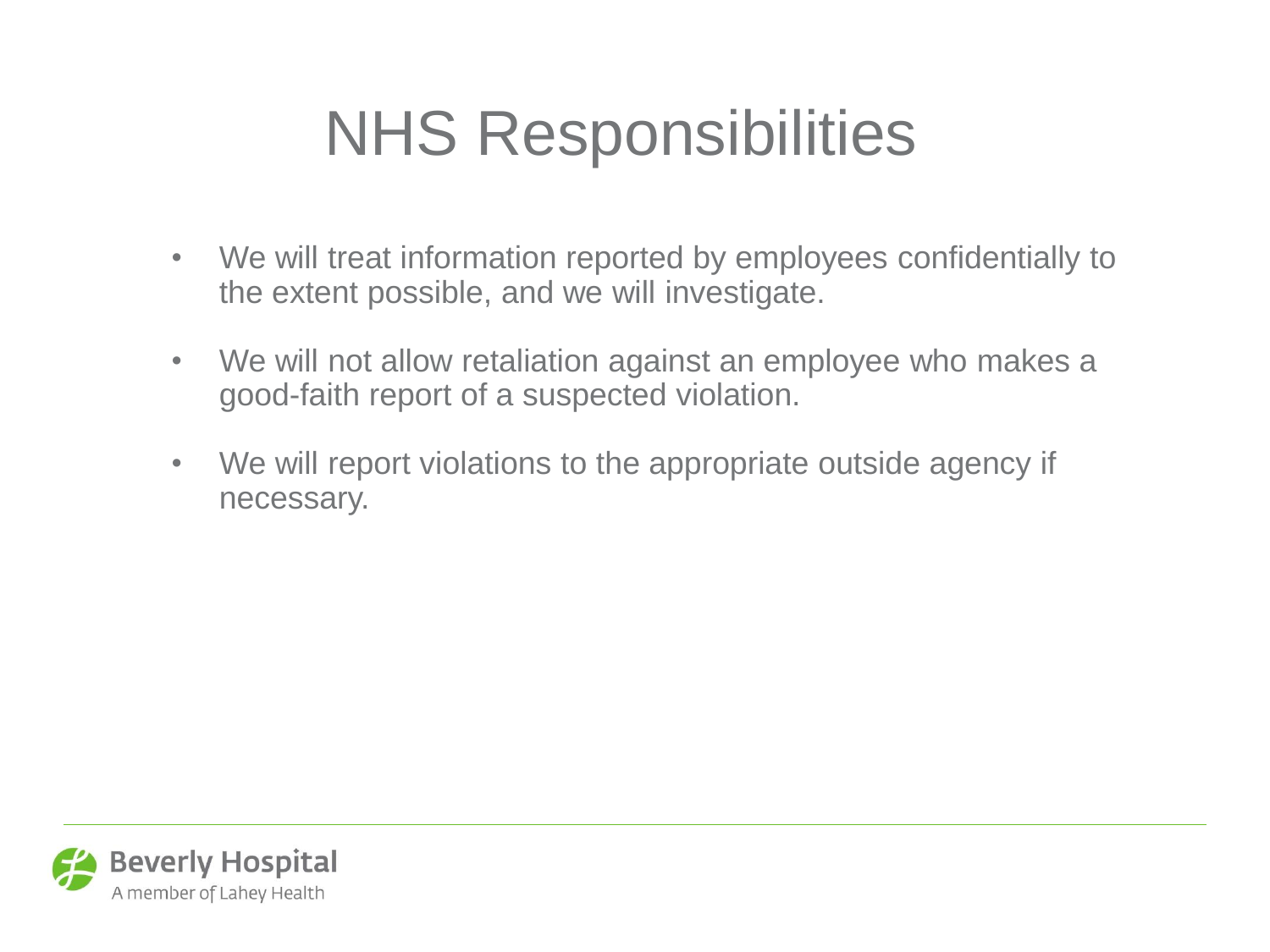### Consequences for Non-Compliance

- NHS faces penalties for noncompliance with Medicare requirements. Sanctions vary with the severity of the problem and can be significant.
- Penalties may include:
	- Medicare and Medicaid contract suspension or termination.
	- Criminal convictions and fees
	- Loss of provider license and/or exclusion from federal programs
	- Imprisonment
- Employees who violate policies, procedures or laws face disciplinary action, up to and including termination of employment.
- Employees who know of violations but fail to report them are also subject to disciplinary action.

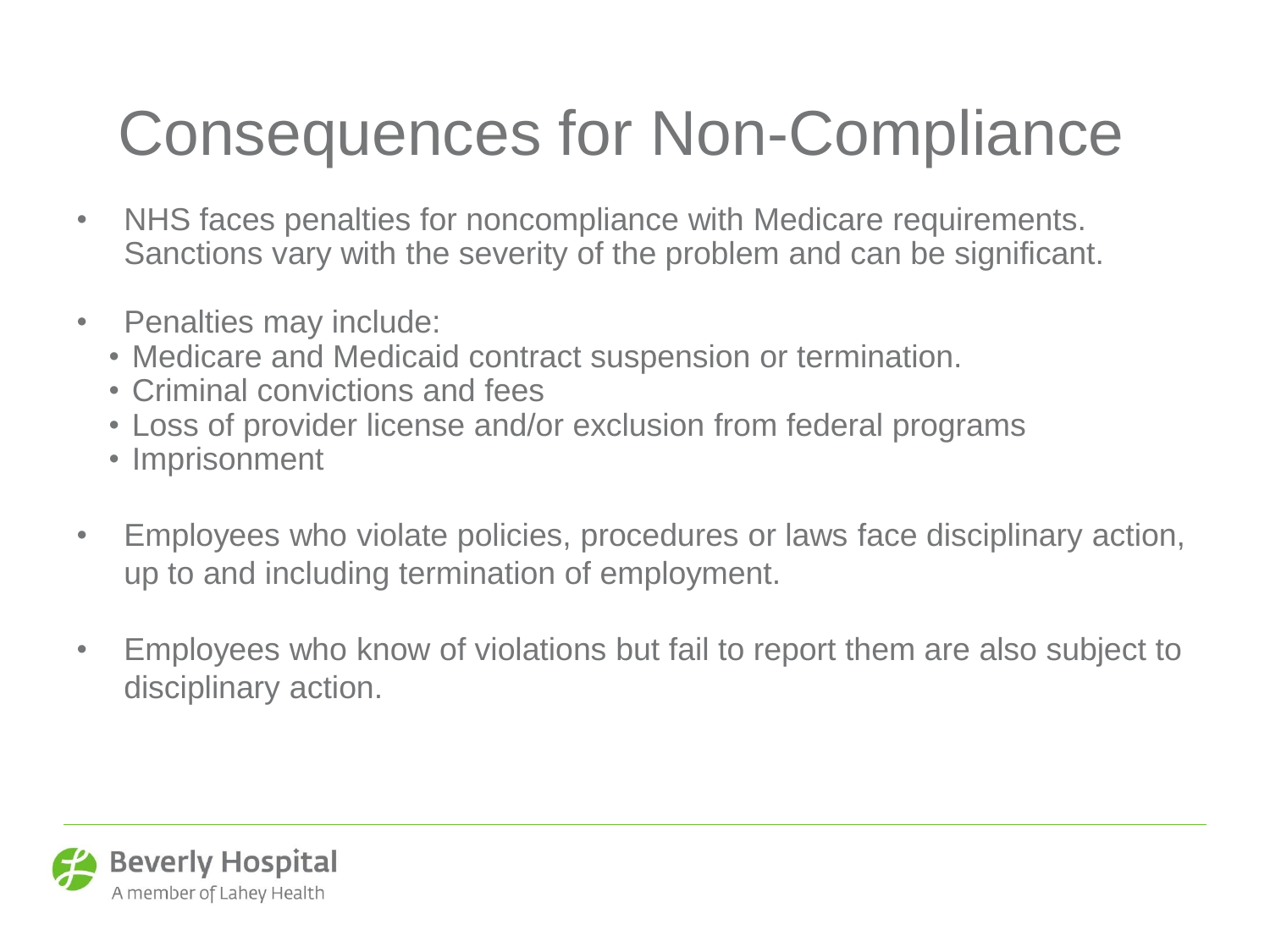#### Conflicts of Interest

- *Conflict of Interest issues:*
	- Receiving gifts or favors from a customer or supplier
	- Participating in activities at or working for organizations that compete with NHS.
- A conflict of interest is a situation in which you have a personal interest that interferes with (or appears to interfere with) your ability to do your job.
- Our policy regarding conflicts of interest is simple:
	- Don't compete with our organization
	- Never let business dealings be influenced by personal or family interests

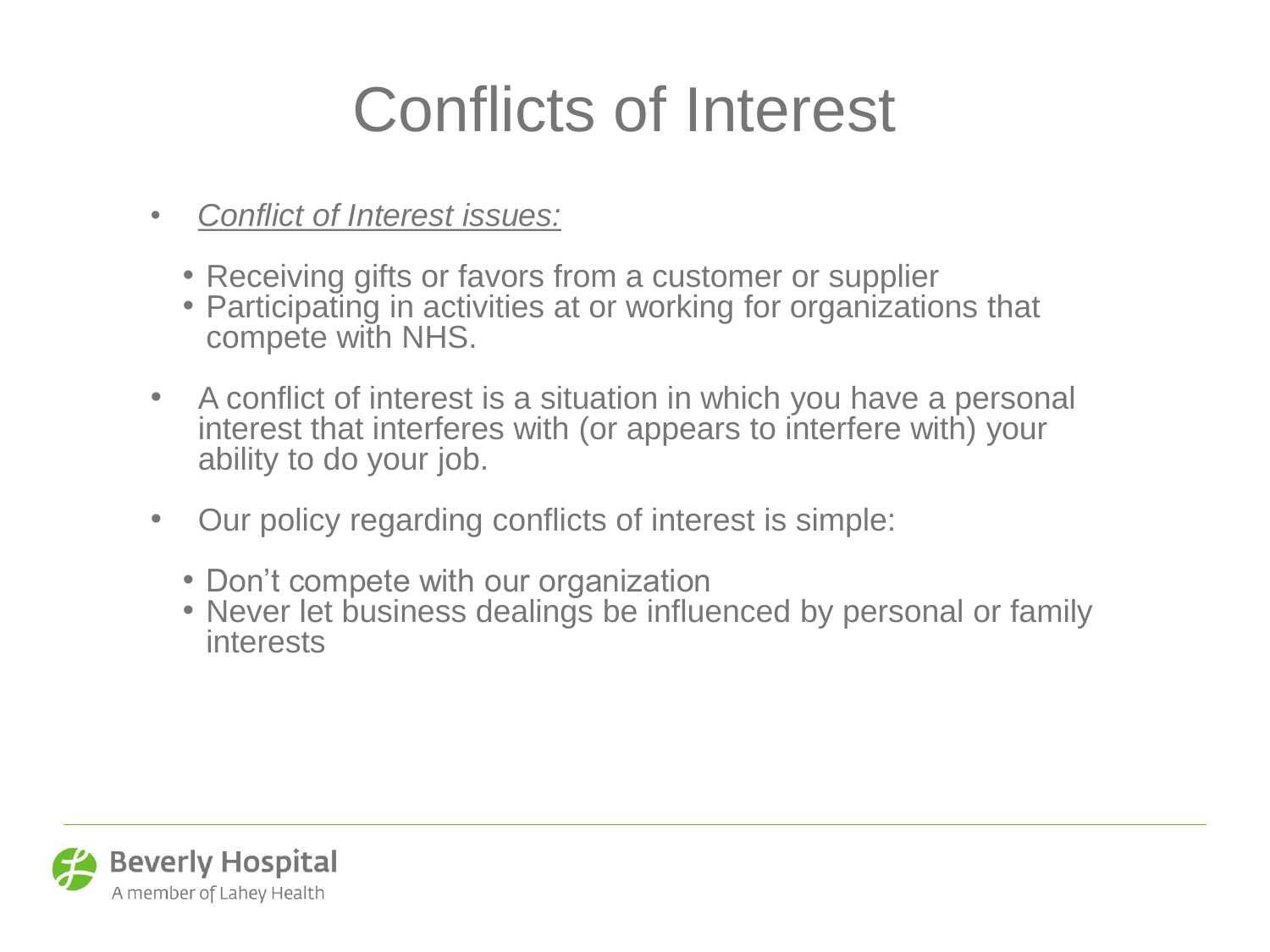### GIFTS AND KICKBACKS

- Gifts to hospital employees are generally intended as expressions of appreciation; but gifts of any kind may create an appearance of improper behavior.
- Do not solicit or demand anything for personal use or benefit from any vendor
- In very limited cases, it may be considered to be appropriate to accept a gift from a vendor. Such cases must be approved by the Compliance Officer, the General Counsel, the Chief Operating Officer or the Chief Executive Officer, or in the case of items with a total value of less than \$100, by the Vice President responsible for your Department.
- However, meals or other gifts from pharmaceutical or medical device representatives are expressly prohibited by this policy.
- Report offers of gifts or kickbacks to your manager or to the Compliance Officer. A good rule of thumb is – when in doubt, don't.

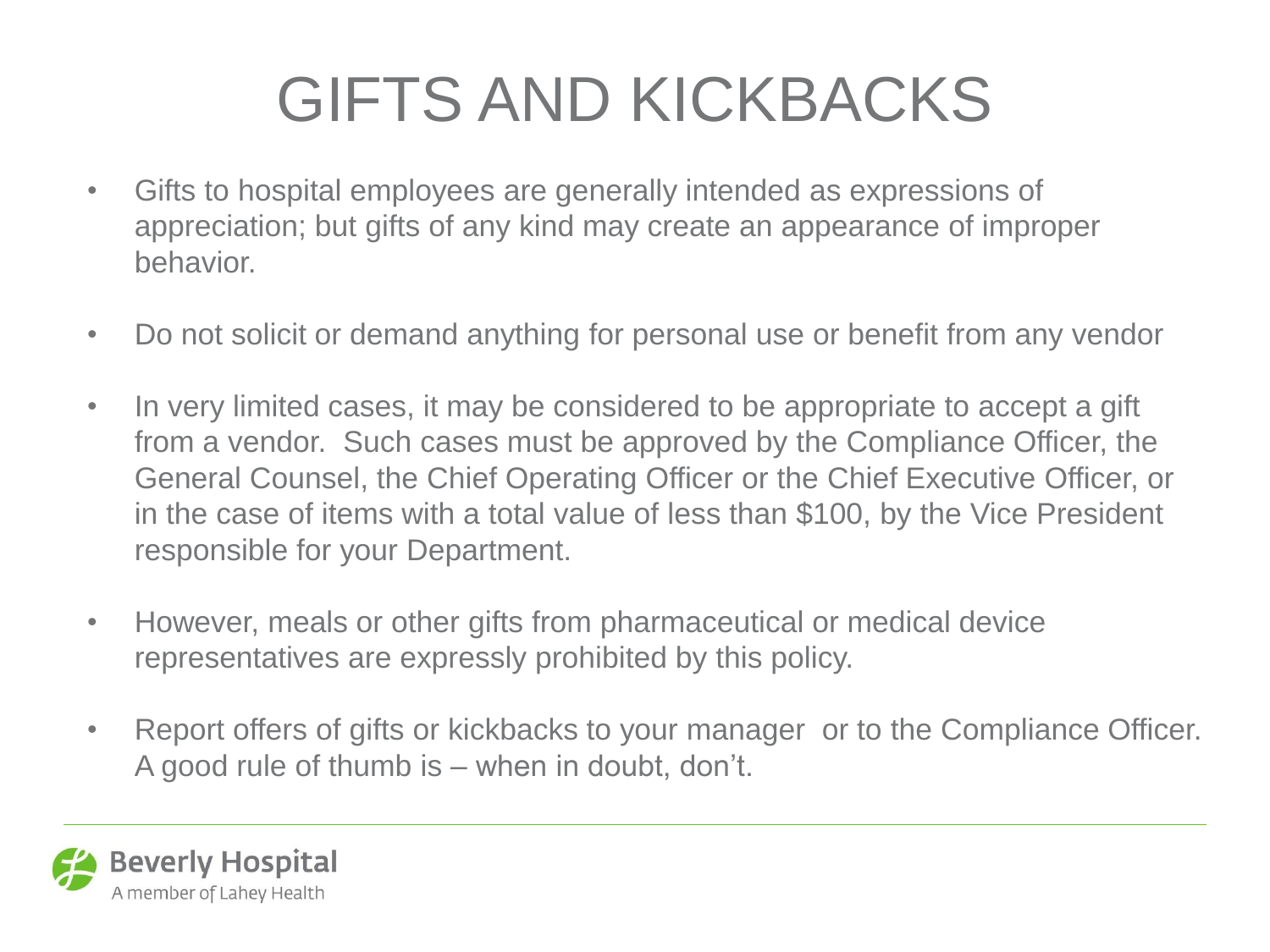## Competing with our Organization

- A conflict of interest arises when any personal interest interferes with your ability to do your job fairly and ethically.
- If you deal with contractors, suppliers and competitors, you must not take advantage of your position at NHS to obtain personal benefits for yourself or any family member or friend.
- Many factors are considered in determining whether a conflict of interest exists. Anything which may give the appearance of conflict of interest must be disclosed to your supervisor, including situations where family members or friends are involved.
- If you are unsure if a conflict exists, you should discuss the situation with your supervisor or the Compliance Officer to avoid possible misunderstandings and embarrassment.

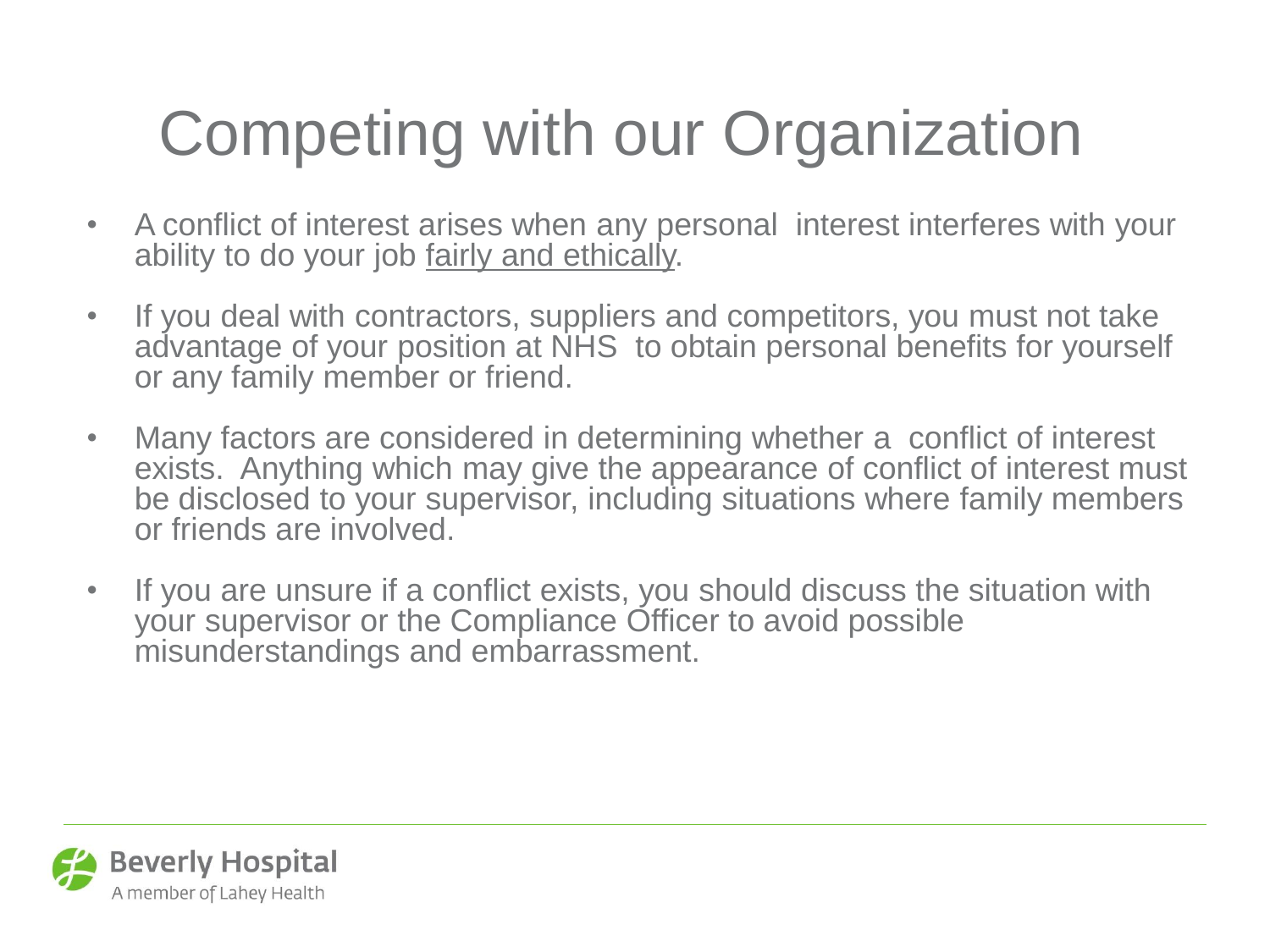### Breach of Confidentiality

- Protected Health Information (PHI) cannot be shared with anyone other than "authorized staff" with a "Need to Know."
- You must NEVER discuss confidential information or leave it where unauthorized people can hear or view it.
- Respect for the privacy of those we serve *must be maintained at all times* including public or common work areas.
- Breach of Confidentiality may result in termination of employment.

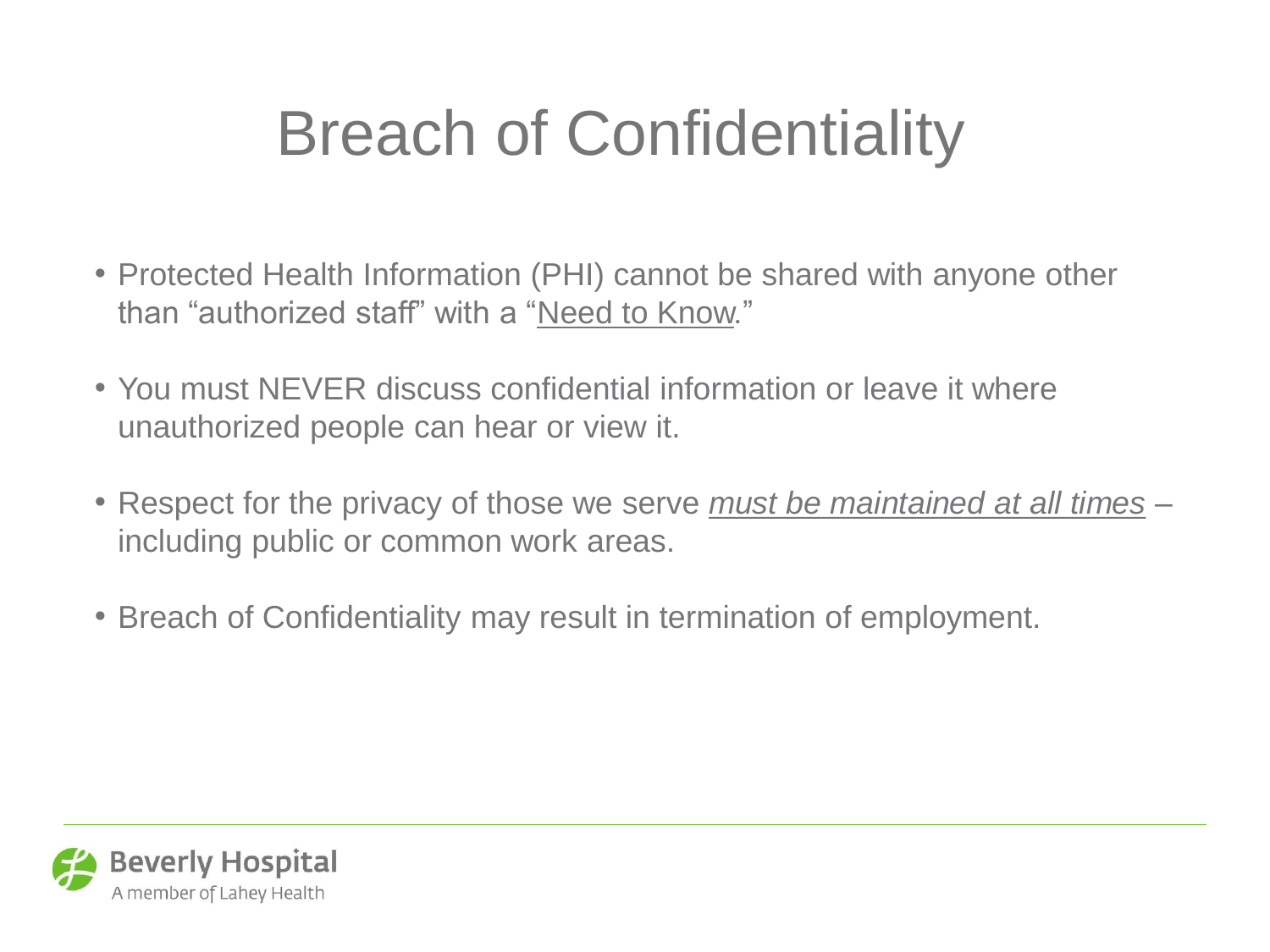## IMPROPER BILLING = "FRAUD"

- Everything we charge for and all orders must be properly documented.
- Medicare calls improper billing "fraud" even when it was not done intentionally.
- "Medicare Fraud" is a general term for any scheme to collect money from the Medicare system illegitimately. For example:
	- Billing for services that were never done or were not documented
	- Billing for services that are medically unnecessary
	- Using an improper billing code to receive a higher payment rate
	- Incorrect charges, units or amount of time spent.

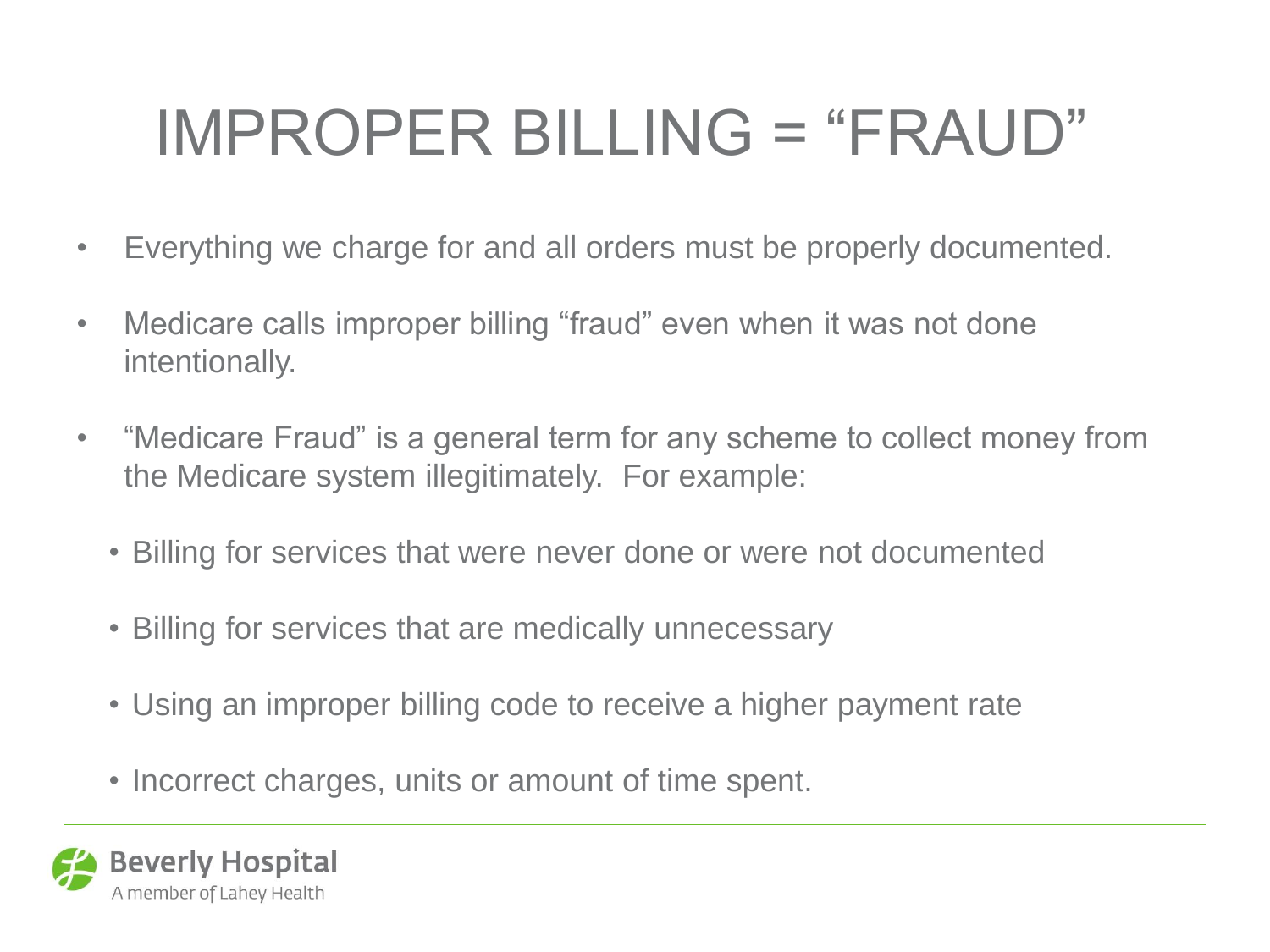### Improper Documentation

- All coding and documentation must be accurate
- Registrations must have correct insurance information
- We cannot claim to have performed services or procedures that were not documented.
- We cannot claim that a patient's diagnosis is anything other than what was documented.
- Unauthorized destruction, removal and/or use of NHS documents is prohibited.

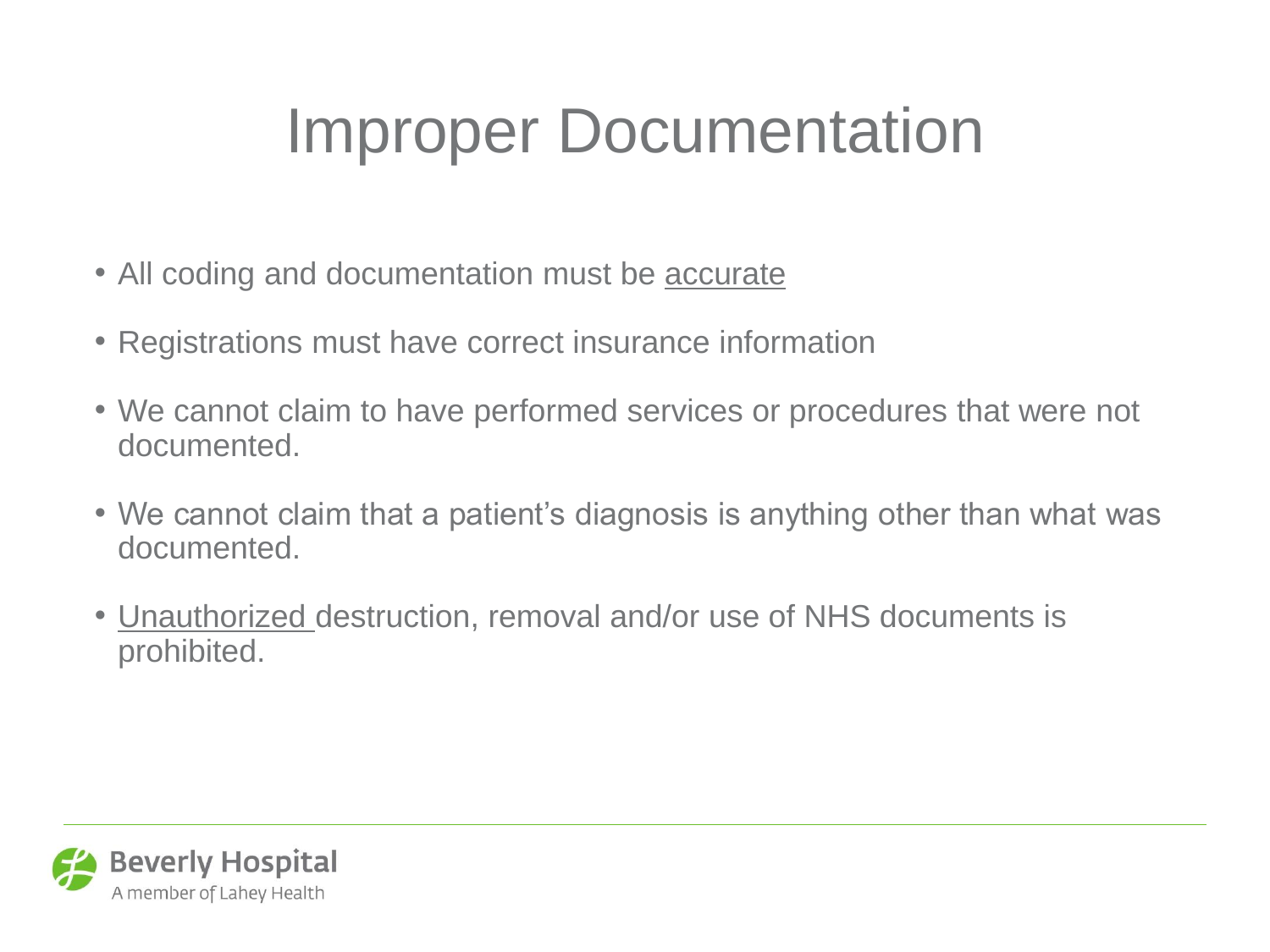#### Improper Orders

- All orders must be legibly signed and dated.
- Signature stamps are not acceptable.
- All orders must be within the scope of practice of the ordering clinician.
- Employees cannot order their own tests or request "curbside consults" from other clinicians. Employees who have health concerns or questions should go to their own PCP, the Employee Health Department or the Emergency Room in an emergency.

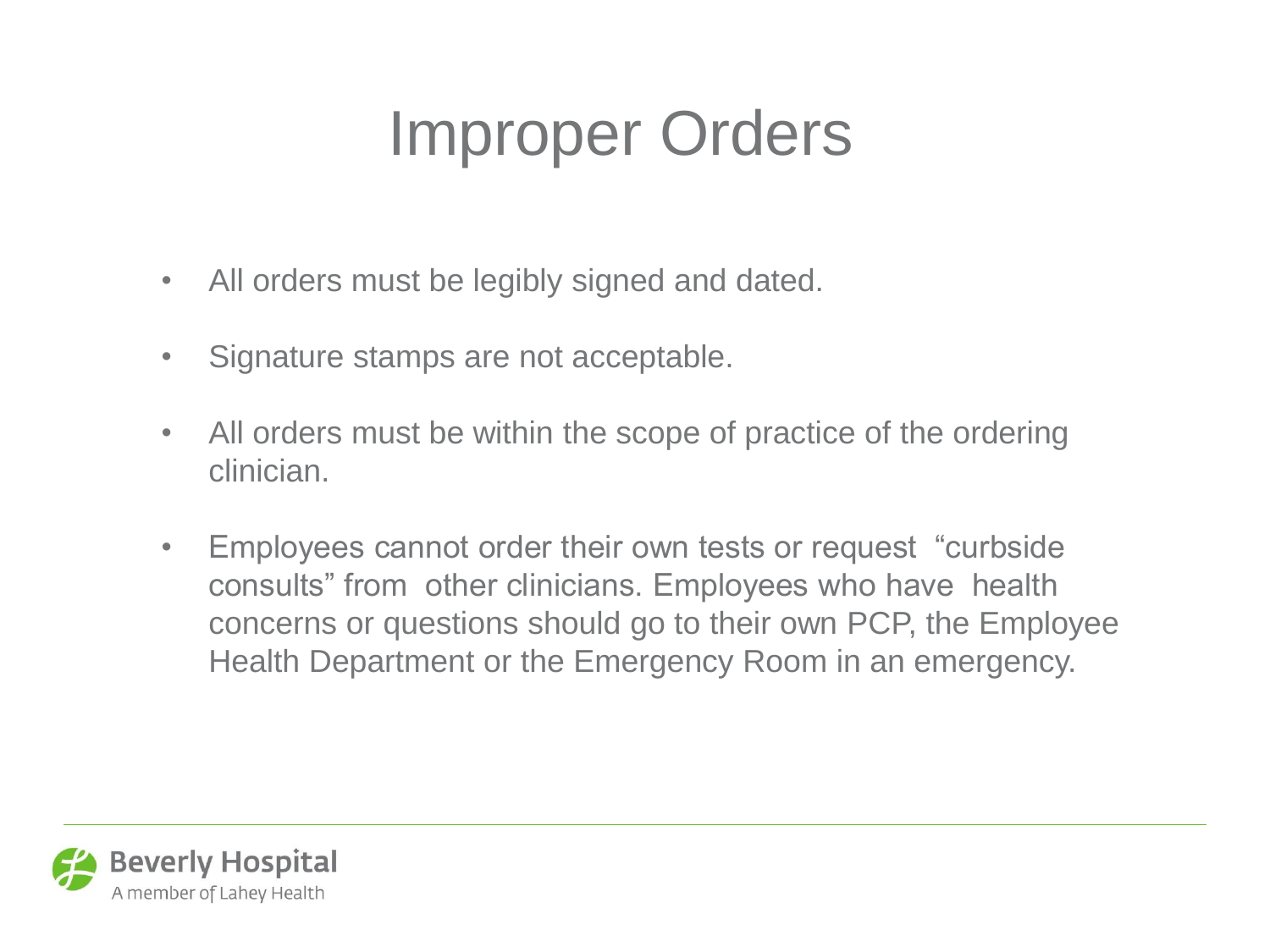#### Anti-Fraud Laws

These are the laws used to combat Medicare fraud, waste and abuse:

- The False Claims Act
- The Anti-Kickback Statute
- The Physician Self-Referral Law
- HIPAA
- The Criminal Healthcare Fraud Statute

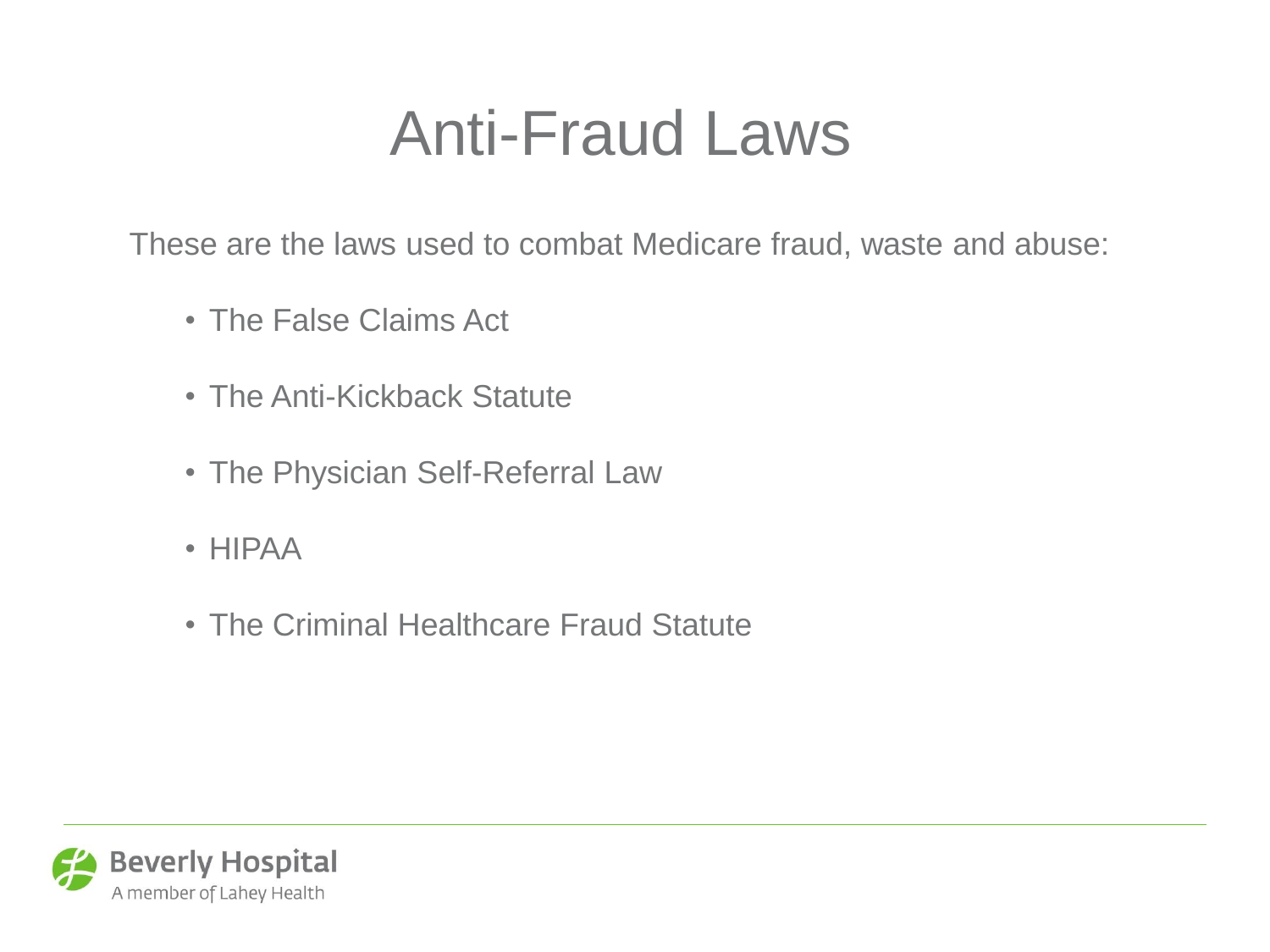- The False Claims Act protects the Government from being overcharged or sold substandard goods or services - for example being billed for services that were not provided.
- The Anti-Kickback Statute prohibits providers from paying physicians or clinicians for referrals of patients. Contracts with physicians must be carefully reviewed for appropriate terms conditions and signatures
- The Physician Self-Referral Law (or Stark Law) prohibits "self-referral arrangements," in which a physician refers patients to entities with which the physician (or his/her family member) has a financial relationship
- HIPAA (The Health Insurance Portability and Accountability Act) is best known for protecting the privacy of personal health information and promoting standardization and efficiency in the healthcare industry. HIPPA established a fraud and abuse Control Program to coordinate federal, state and local enforcement activities
- The Criminal Healthcare Fraud Statute established "health care fraud" as a federal offense. It prohibits schemes that defraud any healthcare benefit program in connection with the delivery of or payment for healthcare benefits

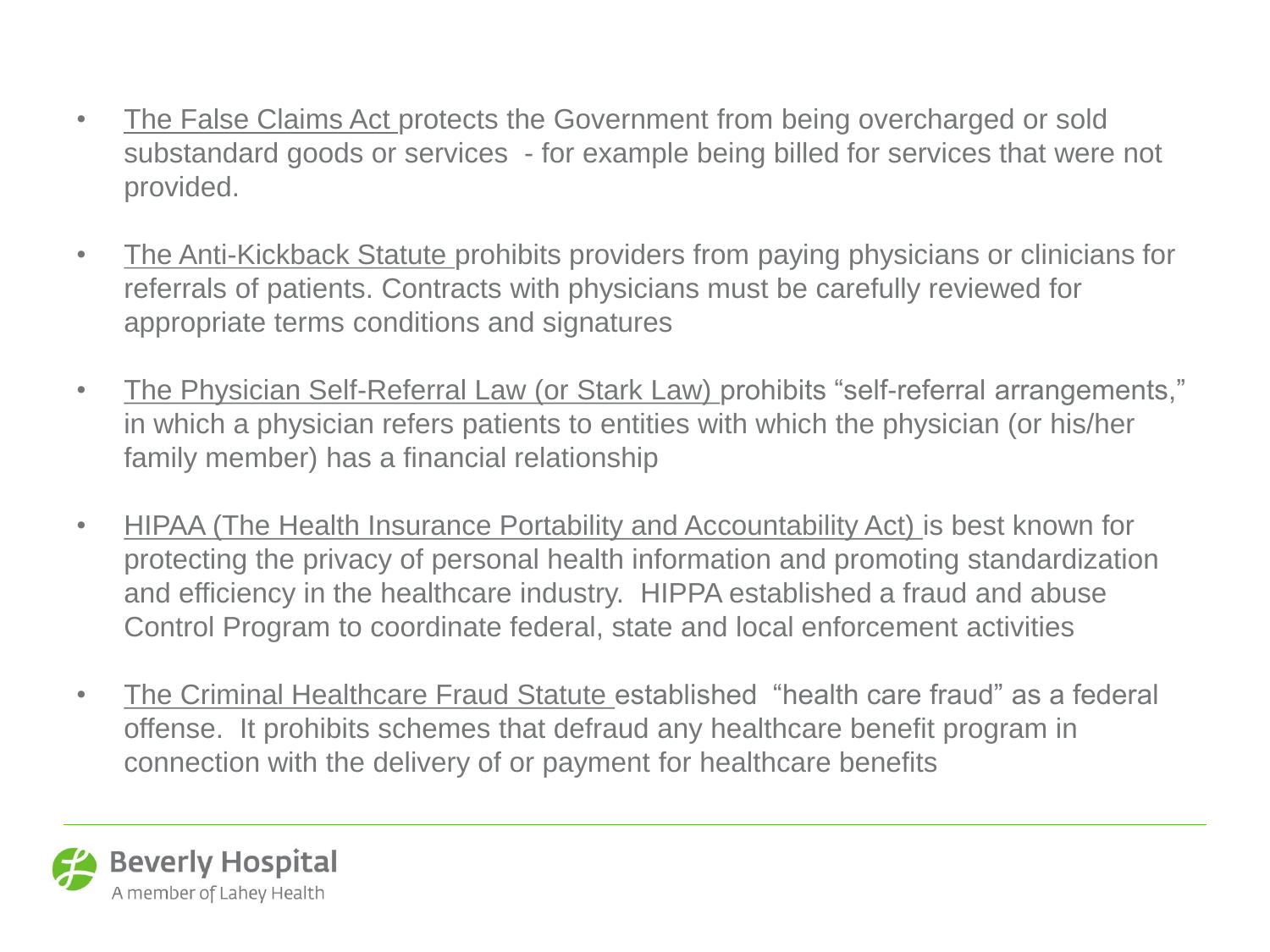#### Penalties for Fraud

Violations of these laws can lead to severe penalties:

- A violation of the Anti-Kickback Statute can lead to imprisonment for up to 5 years and fines of up to \$250,000 for an individual or \$500,000 for a corporation.
- A violation of the False Claims Act can lead to criminal penalties of triple the amount of damages sustained by the government, as well as a civil penalty of \$5,500 to \$11,000 per false claim.
- A violation of the Stark Law can lead to civil penalties of up to \$15,000 for each healthcare service that was performed as a result of an improper self-referral. An arrangement to circumvent the Stark Law can incur a civil penalty of up to \$100,000.
- Federal law authorizes the imposition of civil monetary penalties for healthcarerelated misconduct.

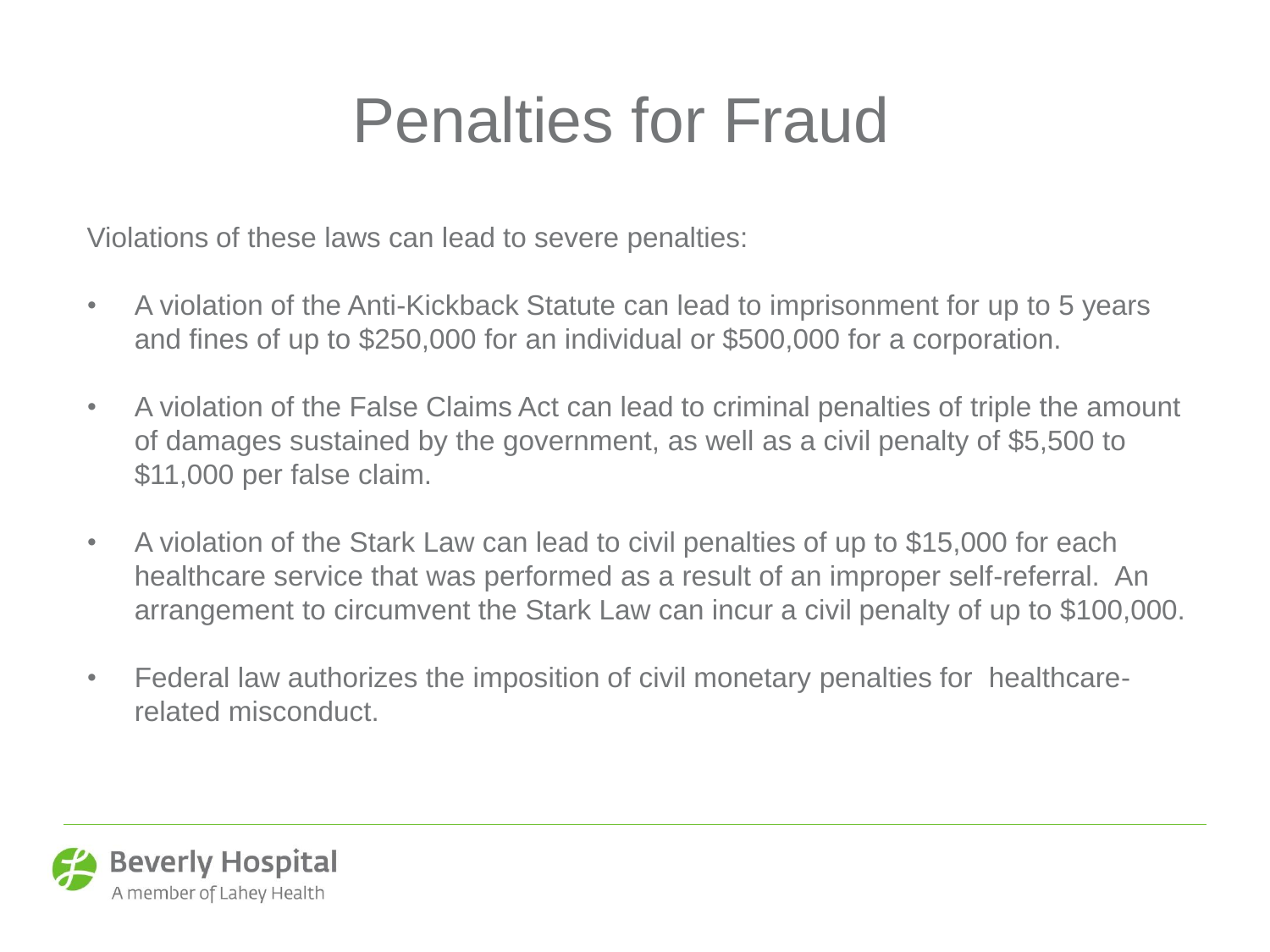## Reporting

- All employees have a responsibility to understand and follow our organization's policies, procedures and laws.
- Seek out your supervisor for assistance in addressing concerns or contact a member of the Compliance Committee.
- To report anonymously, use one of the confidential hotlines

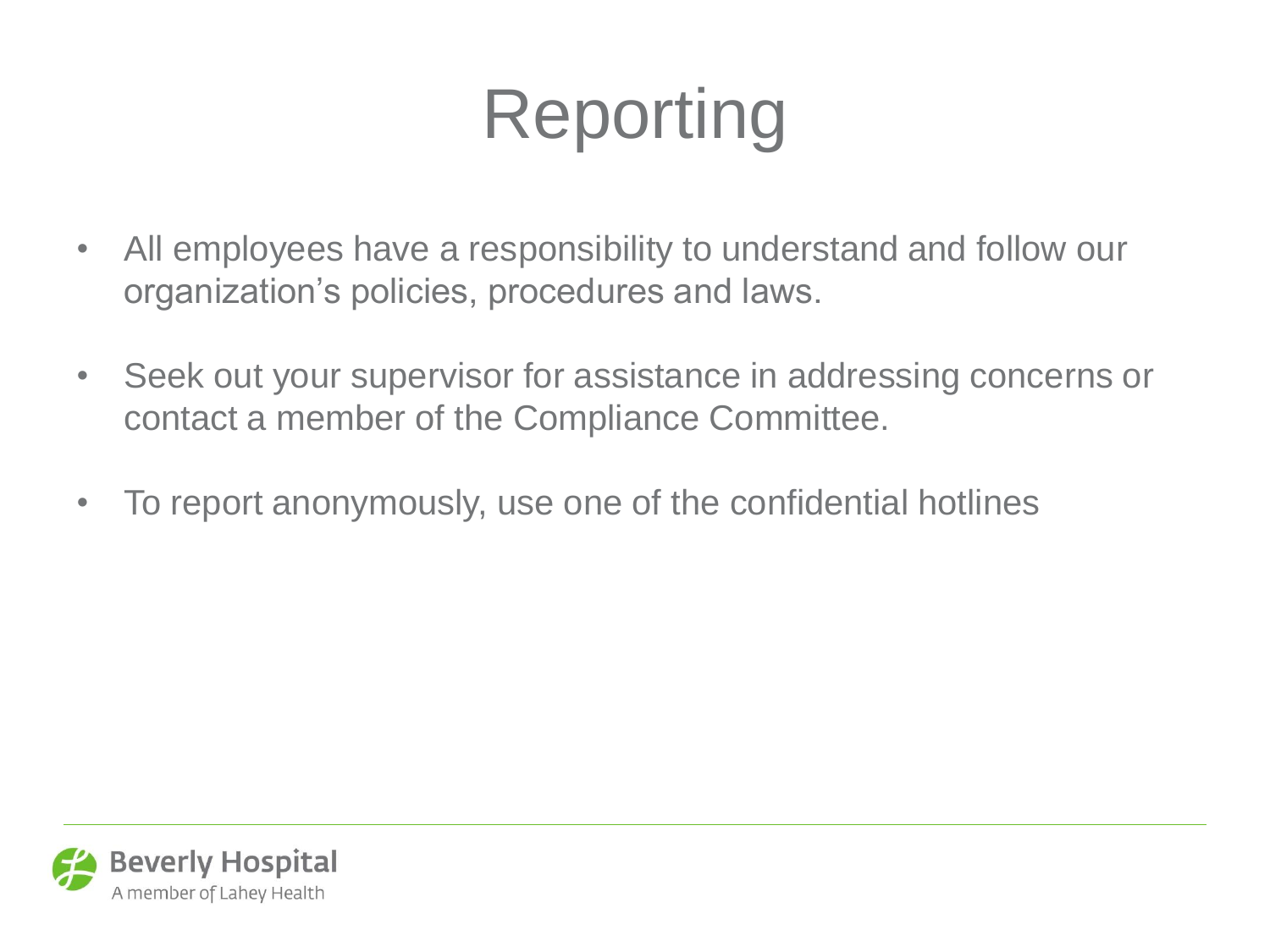## Reporting Compliance Violations

Anonymous Compliance Hotline

- (866) 305-2791
	- #1 Behavioral Health
	- #2 Hospital, NMP & most areas of Senior Health
- (800) 359-7412
	- Senior Health (Ledgewood & Seacoast)

Anonymous Meditech E-Mail Option (anonymous)

- User ID
- $-$  Password  $=$  Compliance
- Recipient

There are also outside options for reporting any issues or concerns. Refer to the Compliance Plan on NIC for more information

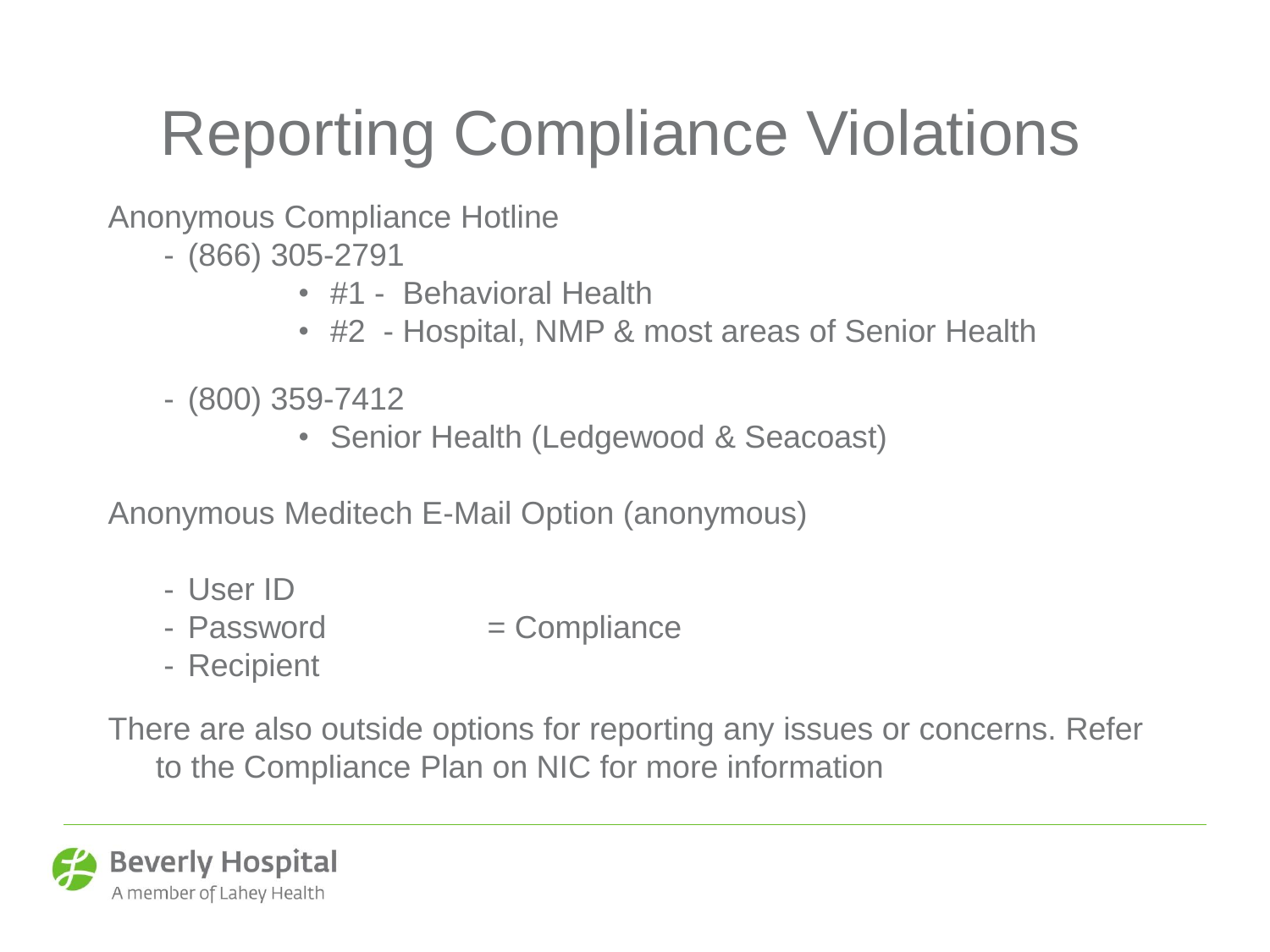# Improper Use of Social Networking

- Employee's conduct reflects on and impacts NHS even when off duty. Employees should exercise personal responsibility whenever involved in social networking.
- If the subject of the discussion is NHS, or those affiliated with NHS, employees must be mindful of the following guidelines:
	- *Do not disclose any information that would be considered confidential and/or protected by HIPAA*
	- Do not use discriminatory comments, personal insults, libel or slander when commenting about NHS superiors, co-workers or competitors!
	- Confidentiality and HIPAA privacy rules still apply even if you are not on work time!

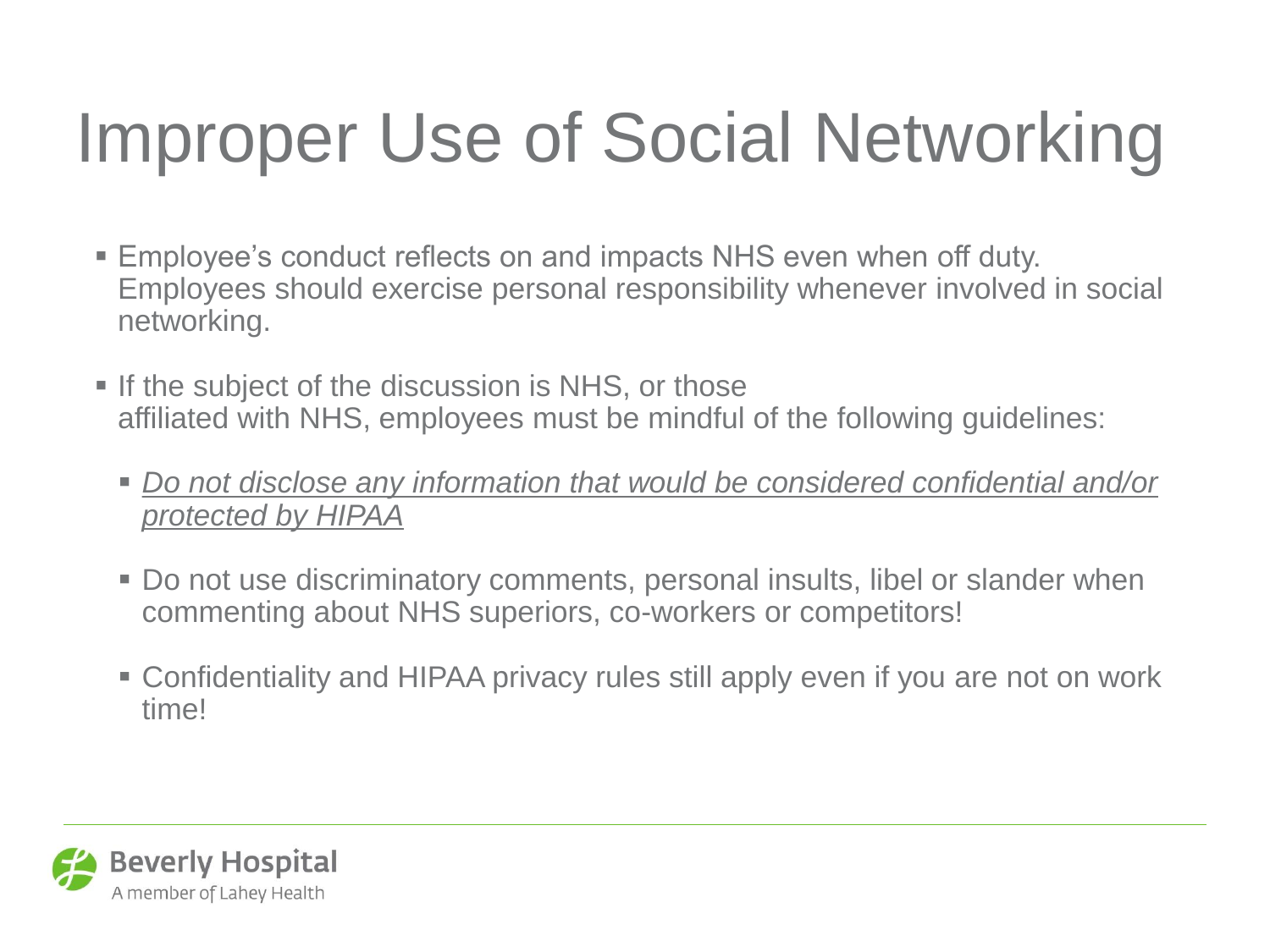## PUTTING IT TOGETHER!

Compliance is *everyone's responsibility* . We're all liable under the law.

Violations can be reported via our *Confidential Meditech Hotline* or *E-mail.*

There will be *no retaliation or* adverse actions toward any employee who makes a good-faith report of a suspected violation.